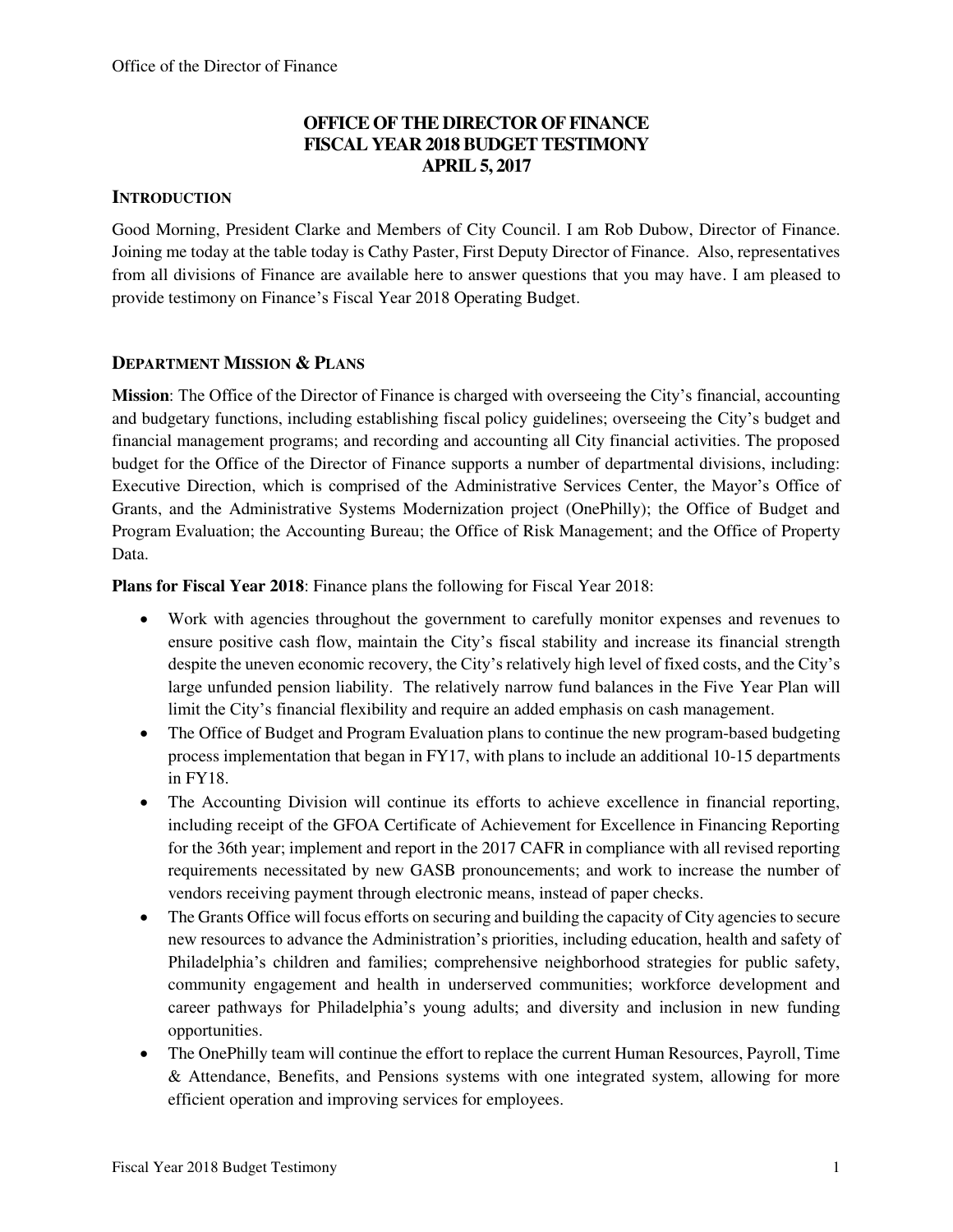- Working with the Office of Property Assessment, the Office of Property Data plans a project kickoff for a Computer Assisted Mass Appraisal system in Fall of FY18, and plans to finalize implementation of an additional two recommendations from a FY16 report related to improved address management across various City departments.
- The Office of Risk Management will continue its efforts to reduce worker injuries through improved worker safety. Additionally, through its Property Damage Subrogation Program and the Employee Disability Program, Risk Management will continue efforts to recover costs from insured losses, reimbursed property damage or unfounded work related injury claims.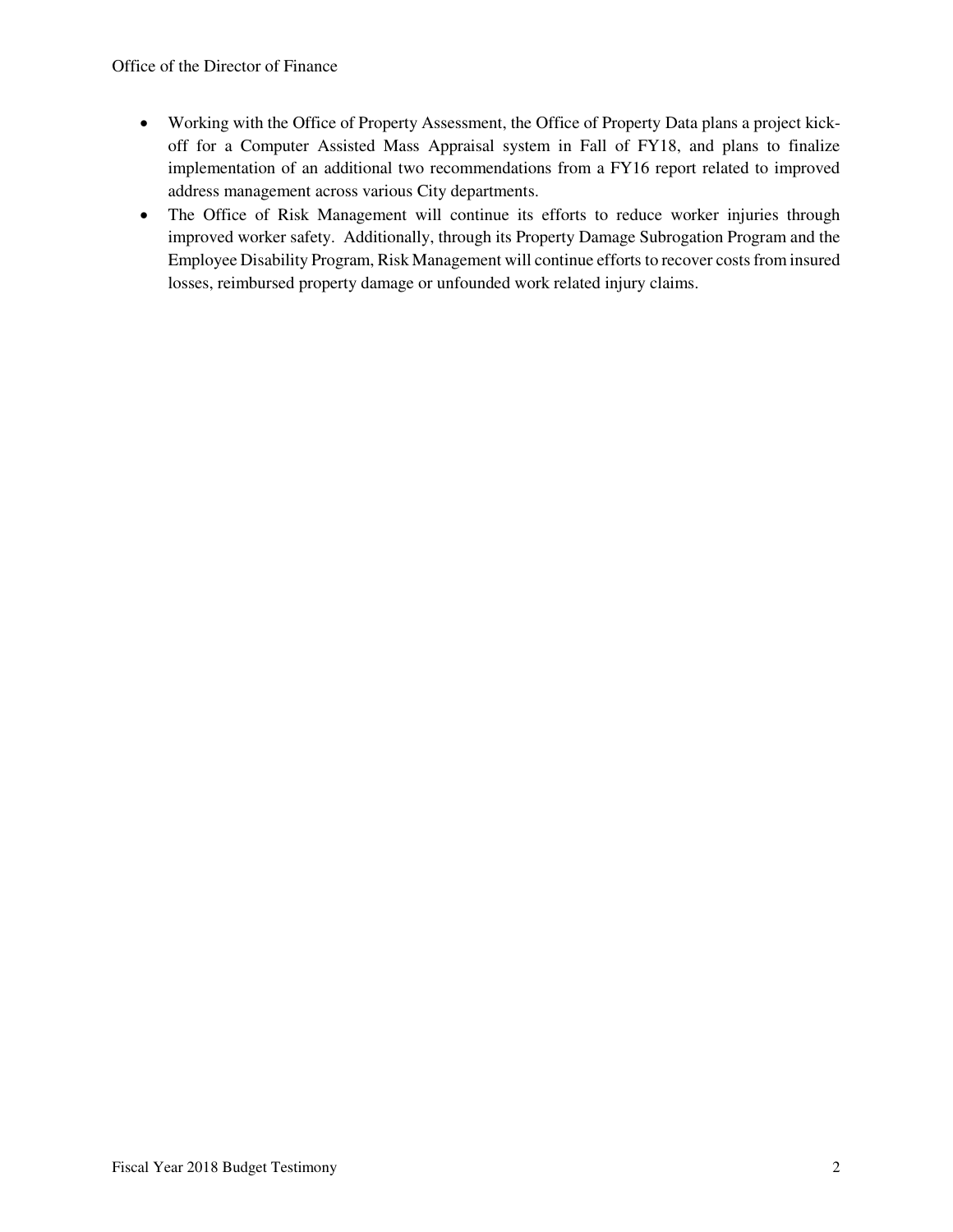# **BUDGET SUMMARY & OTHER BUDGET DRIVERS**

| <b>Staff Demographics Summary (as of December 2016)</b> |           |           |           |           |  |  |  |  |  |
|---------------------------------------------------------|-----------|-----------|-----------|-----------|--|--|--|--|--|
|                                                         | Total     | Minority  | White     | Female    |  |  |  |  |  |
| Number of Full-Time Staff                               | 110       | 69        | 41        | 73        |  |  |  |  |  |
| Number of Civil Service-Exempt Staff                    | 35        | 15        | 20        | 22        |  |  |  |  |  |
| Number of Executive Staff (deputy)<br>level and above)  | 10        | 2         | 8         | 7         |  |  |  |  |  |
| Average Salary, Full-Time Staff                         | \$66,106  | \$56,922  | \$81,562  | \$60,807  |  |  |  |  |  |
| Average Salary, Civil Service-Exempt<br>Staff           | \$89,626  | \$77,602  | \$98,643  | \$87,355  |  |  |  |  |  |
| Average Salary, Executive Staff                         | \$132,758 | \$130.271 | \$133,380 | \$124,970 |  |  |  |  |  |
| Median Salary, Full-Time Staff                          | \$59,810  | \$49.814  | \$78,000  | \$50,701  |  |  |  |  |  |
| Median Salary, Civil Service-Exempt<br>Staff            | \$84,276  | \$78,000  | \$84,964  | \$77,037  |  |  |  |  |  |
| Median Salary, Executive Staff                          | \$132,027 | \$130,271 | \$133,501 | \$118,489 |  |  |  |  |  |

| <b>Employment Levels (as of December 2016)</b>      |                 |          |  |  |  |  |  |  |
|-----------------------------------------------------|-----------------|----------|--|--|--|--|--|--|
|                                                     | <b>Budgeted</b> | Filled   |  |  |  |  |  |  |
| Number of Full-Time<br>Positions                    | 116             | 110      |  |  |  |  |  |  |
| Number of Part-Time<br>Positions                    |                 |          |  |  |  |  |  |  |
| Number of Civil-Service<br><b>Exempt Positions</b>  | 36              | 35       |  |  |  |  |  |  |
| Number of Executive<br>Positions                    | 10              | 10       |  |  |  |  |  |  |
| Average Salary of All<br><b>Full-Time Positions</b> | \$66,215        | \$66,106 |  |  |  |  |  |  |
| Median Salary of All Full-<br><b>Time Positions</b> | \$61,892        | \$59,810 |  |  |  |  |  |  |

| <b>General Fund Financial Summary by Class</b> |                                 |                            |                                 |                                                |                                 |                                 |  |  |  |  |
|------------------------------------------------|---------------------------------|----------------------------|---------------------------------|------------------------------------------------|---------------------------------|---------------------------------|--|--|--|--|
|                                                | FY16 Original<br>Appropriations | FY16 Actual<br>Obligations | FY17 Original<br>Appropriations | <b>FY17</b><br>Estimated<br><b>Obligations</b> | FY18 Proposed<br>Appropriations | Difference:<br><b>FY18-FY17</b> |  |  |  |  |
| Class 100 - Employee Compensation              | \$1,180,984,315                 | \$1,192,084,421            | \$1,236,705,517                 | \$1,265,613,843                                | \$1,315,127,522                 | \$49,513,679                    |  |  |  |  |
| Class 200 - Purchase of Services               | \$4,542,479                     | \$4,234,118                | \$3,201,430                     | \$3,138,770                                    | \$3,201,430                     | \$62,660                        |  |  |  |  |
| Class 300 - Materials and Supplies             | \$95,158                        | \$59,463                   | \$87,493                        | \$87,493                                       | \$87,493                        | \$0                             |  |  |  |  |
| Class 400 - Equipment                          | \$15,616                        | \$44,878                   | \$15,616                        | \$15,616                                       | \$15,616                        | \$0                             |  |  |  |  |
| Class 500 - Contributions                      | \$141,718,880                   | \$142,113,799              | \$178,057,824                   | \$178,007,824                                  | \$183,136,571                   | \$5,128,747                     |  |  |  |  |
| Class 700 - Debt Service                       | \$0                             | \$0                        | \$0                             | <sup>SO</sup>                                  | \$0                             | \$0                             |  |  |  |  |
| Class 800 - Payment to Other Funds             | \$0                             | \$0                        | \$0                             | \$0                                            | \$0                             | \$0                             |  |  |  |  |
| Class 900 - Advances/Misc. Payments            | \$0                             | \$0                        | \$0                             | \$0                                            | \$0                             | \$0                             |  |  |  |  |
|                                                | \$1,327,356,448                 | \$1,338,536,679            | \$1,418,067,880                 | \$1,446,863,546                                | \$1,501,568,632                 | \$54,705,086                    |  |  |  |  |

| <b>Professional Services Contracts Summary</b> |              |              |              |              |              |                       |  |  |  |  |
|------------------------------------------------|--------------|--------------|--------------|--------------|--------------|-----------------------|--|--|--|--|
|                                                | <b>FY12</b>  | <b>FY13</b>  | <b>FY14</b>  | <b>FY15</b>  | <b>FY16</b>  | FY17 YTD<br>(Q1 & Q2) |  |  |  |  |
| Total amount of contracts                      | \$13,931,823 | \$27,067,370 | \$16,732,149 | \$14,387,548 | \$15,827,505 | \$14,327,622          |  |  |  |  |
| Total amount to M/W/DSBE                       | \$5,037,804  | \$7,683,758  | \$4,156,525  | \$4,309,020  | \$4,792,539  | \$4,549,775           |  |  |  |  |
| <b>Participation Rate</b>                      | $36\%$       | 28%          | 25%          | $30\%$       | 30%          | $32\%$                |  |  |  |  |

| <b>M/W/DSBE Contract Participation Goal</b> |             |             |             |  |  |  |  |  |  |
|---------------------------------------------|-------------|-------------|-------------|--|--|--|--|--|--|
|                                             | <b>FY16</b> | <b>FY17</b> | <b>FY18</b> |  |  |  |  |  |  |
| M/W/DSBE Contract<br>Participation Goal     | 30%         | 35%         | 35%         |  |  |  |  |  |  |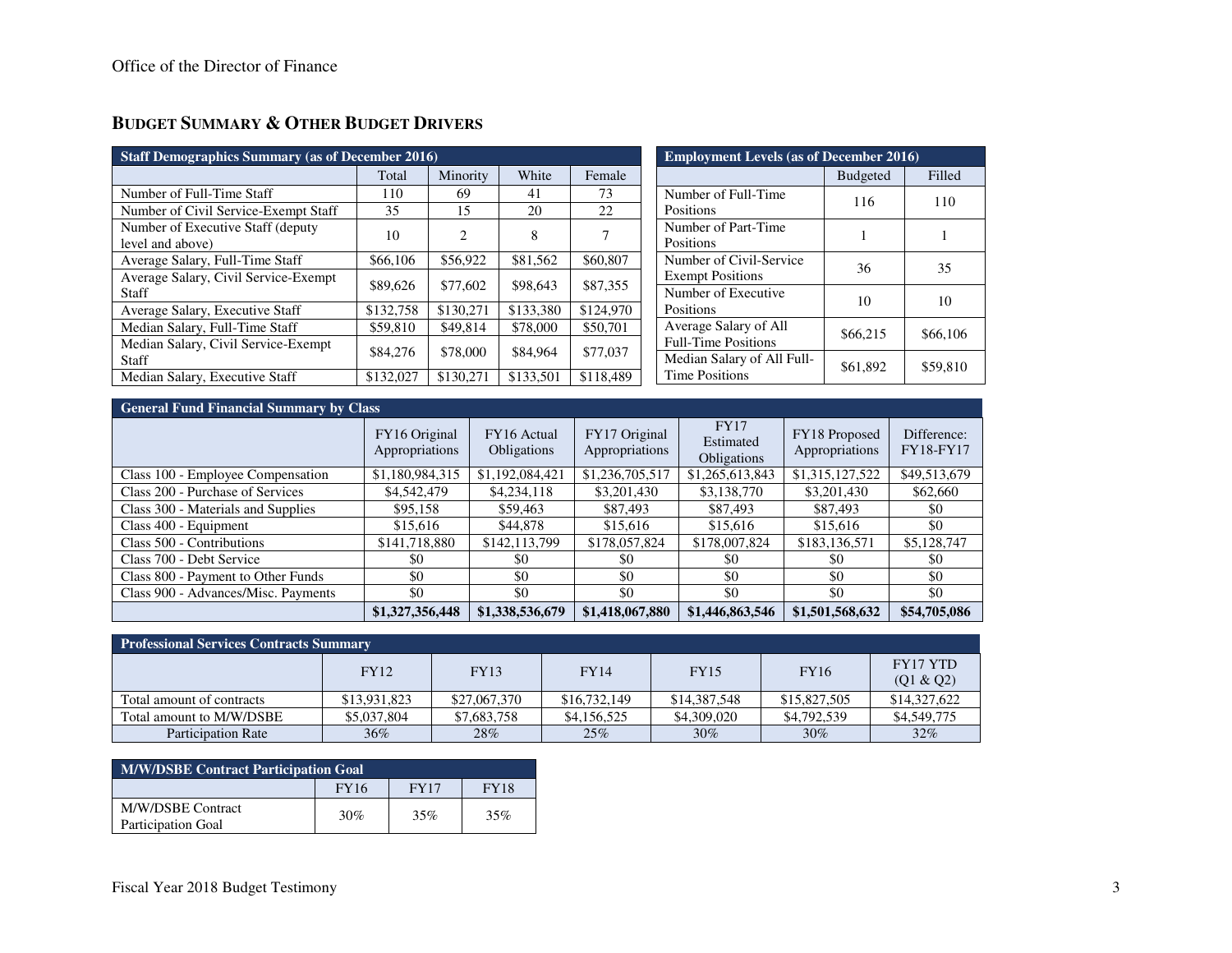#### **PROPOSED BUDGET OVERVIEW**

#### **Proposed Funding Request**:

The FY2018 budget, as proposed, provides the necessary funding for the Office of the Director of Finance to accomplish its objectives. The proposed Fiscal Year 2018 General Fund budget totals \$1,501,568,632, an increase of \$54.7 million over Fiscal Year 2017 estimated obligation levels. The \$54.7 million includes an increase of \$49.5 million in Class 100 costs; an increase of \$62,660 in Class 200 costs; and an increase of \$5.1 million in Class 500 costs. Direct general fund appropriations proposed for the Finance Department's core budget total \$14,151,198, an increase of \$1,193,357 over FY17 estimated obligation levels. The Finance Department's proposed budget includes:

- \$1,315,127,522 in Class 100 funds, an increase of \$49.5 million over estimated FY17 obligation levels. This funding will compensate 118 Finance Department employees and fund fringe benefits and pensions costs for all City of Philadelphia General Fund employees. The \$49.5 million increase is a result of a \$29.3 million increase in pension costs; a \$19.9 million increase in fringe benefit costs, mostly related to healthcare costs; and a \$325,697 increase in other Class 100 costs in Finance's core budget, raising the total Class 100 core budget from \$7,002,480 to \$7,328,177.
- \$3.2 million in Class 200 funds, an increase of \$62,660 from the FY2017 estimated obligation level, which restores a one-time funding cut taken in FY2017.
- \$103,109 in Class 300/400 funding for materials, supplies and equipment, unchanged from FY2017.
- \$183.1 million in Class 500 funds for contributions, an increase of \$5.1 million. This includes the City's \$104.3 million contribution to the School District, an increase of \$84,664 over the FY2017 level; \$29.9 million for Community College of Philadelphia; \$3.7 million to fund City contributions, an increase of \$805,000 from the FY17 level, primarily as a result of the City's contribution to the Army-Navy game; and \$44.9 million to fund indemnities, an increase of \$4.2 million over the FY2017 obligation level.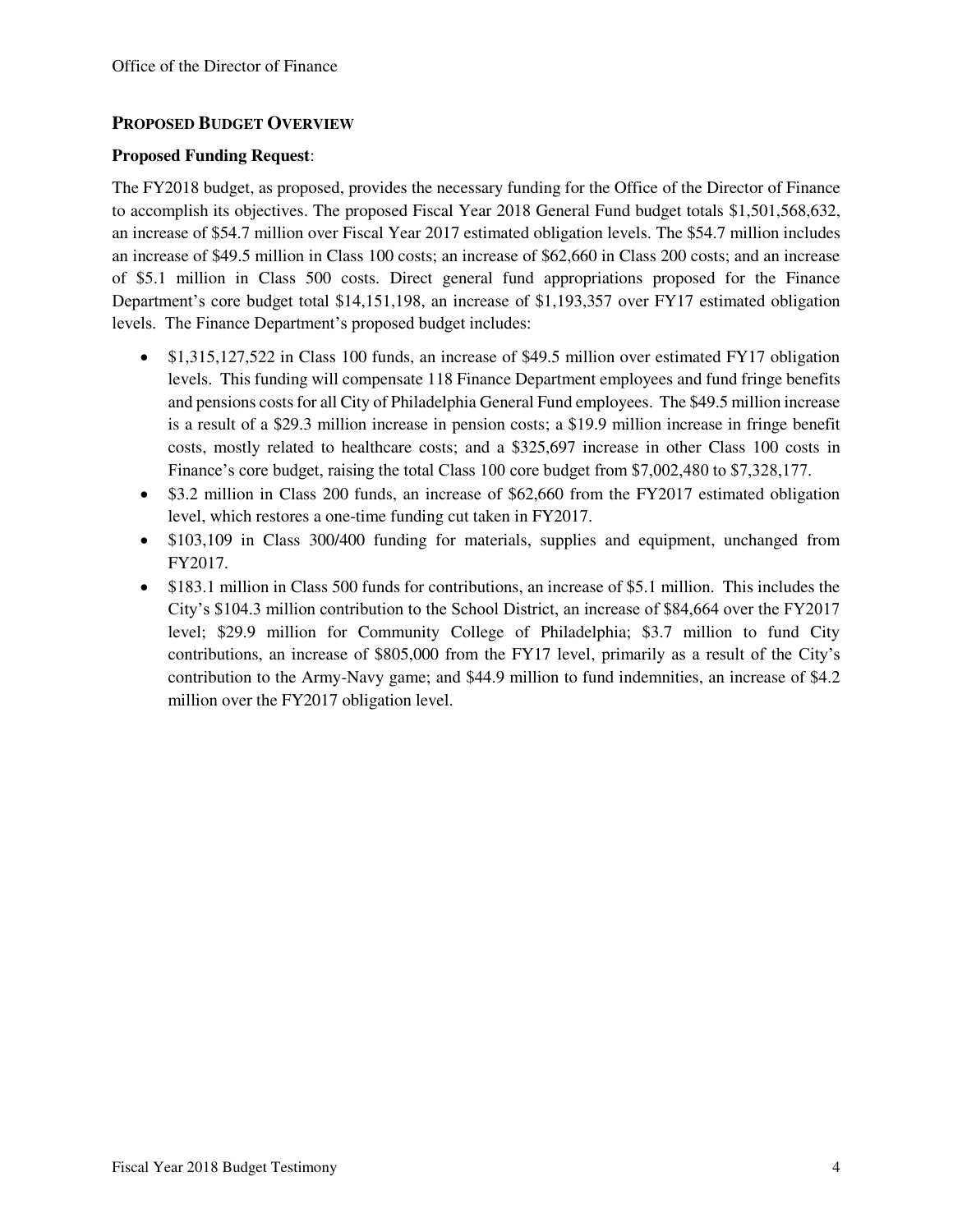#### **STAFFING LEVELS**

The department is requesting 118 budgeted positions for FY18, an increase of two positions in the Office of Budget and Program Evaluation. With the addition of these positions, the Office of the Director of Finance is sufficiently staffed to carry out its mission.

Charts in my testimony include demographic information, broken down by gender and race, for all departmental staff, as well as for senior staff only; gender and race of new departmental hires in fiscal year 2017; and information on the number of bilingual employees in the department.

#### **NEW HIRES**

| <b>New Hires</b>                 |                 |        |        |          |       |           |         |
|----------------------------------|-----------------|--------|--------|----------|-------|-----------|---------|
|                                  | Total<br>Number | Yoruba | Creole | Gujarati | Hindi | Malayalam | Spanish |
| <b>Black or African American</b> |                 |        |        |          |       |           |         |
| Asian                            |                 |        |        |          |       |           |         |
| Hispanic or Latino               |                 |        |        |          |       |           |         |
| White                            |                 |        |        |          |       |           |         |
| Total                            |                 |        |        |          |       |           |         |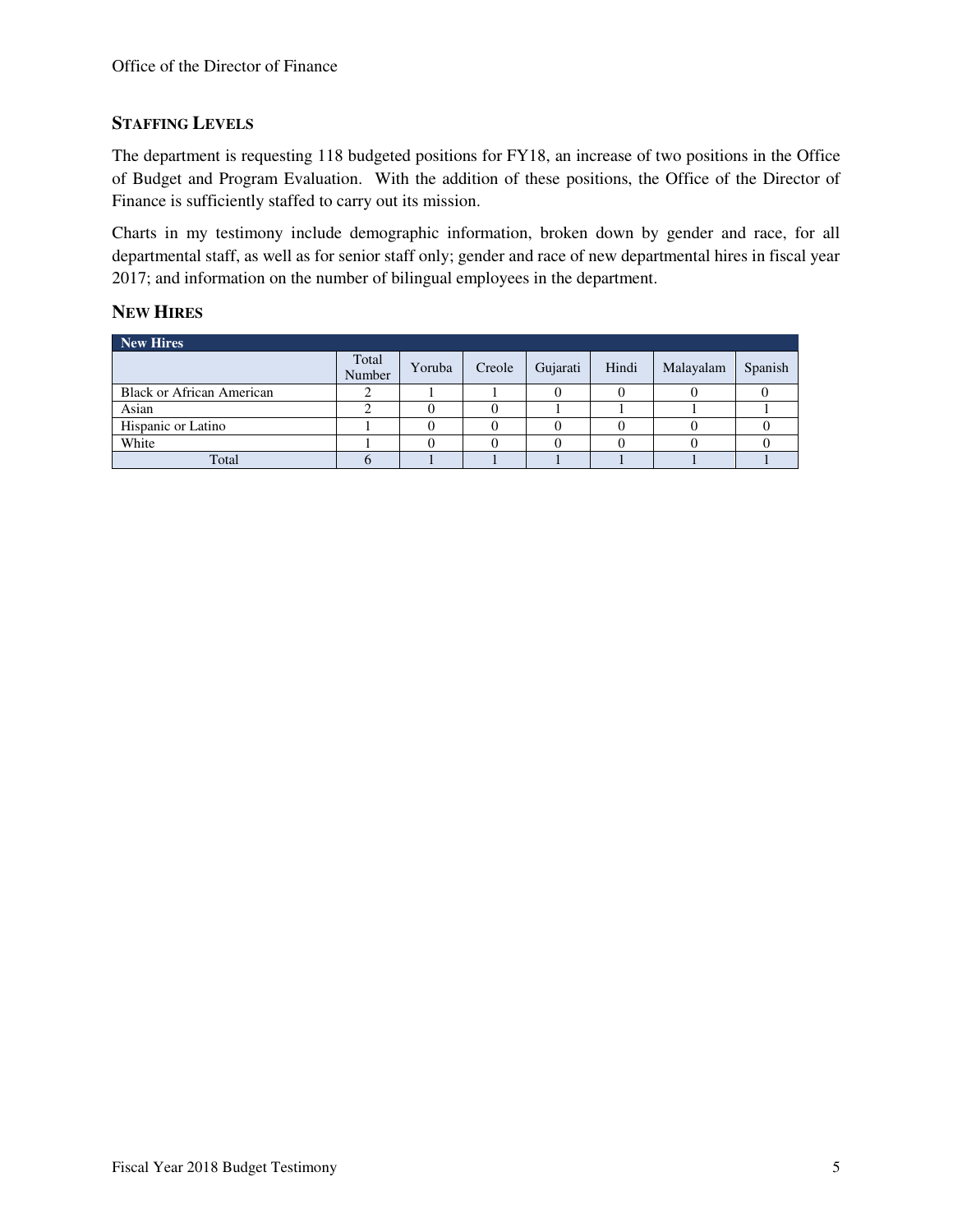#### **PERFORMANCE, CHALLENGES, AND INITIATIVES**

| <b>FY18 Performance Measures: Accounting Bureau</b>         |                       |                                        |                         |                       |
|-------------------------------------------------------------|-----------------------|----------------------------------------|-------------------------|-----------------------|
| Measure                                                     | <b>FY16</b><br>Actual | <b>FY17</b><br><b>YTD</b><br>$(Q1+Q2)$ | <b>FY17</b><br>Estimate | <b>FY18</b><br>Target |
| Implement new GASB pronouncements by required date *        | $100\%$               | N/A                                    | 100%                    | 100%                  |
| Percentage of vendors enrolled in ACH automatic payments ** | N/A                   | 45.7%                                  | $60\%$                  | 70%                   |

*\*GASB pronouncements are implemented through the CAFR., which is completed at the end of February. \*\*Data not available prior to FY17.* 

| FY18 Performance Measures: Office of Budget and Program Evaluation                                                   |                       |                                        |                         |                       |  |  |  |  |  |  |
|----------------------------------------------------------------------------------------------------------------------|-----------------------|----------------------------------------|-------------------------|-----------------------|--|--|--|--|--|--|
| Measure                                                                                                              | <b>FY16</b><br>Actual | <b>FY17</b><br><b>YTD</b><br>$(Q1+Q2)$ | <b>FY17</b><br>Estimate | <b>FY18</b><br>Target |  |  |  |  |  |  |
| Percent change in the total dollar amount of General Fund<br>revenue (actual) compared to budget (adopted) *         | $2.1\%$               | N/A                                    | $0.8\%$                 | 0 to $1\%$            |  |  |  |  |  |  |
| Percent change in the total dollar amount of General Fund<br>expenditures (actual) compared to budget (adopted) **   | $0.4\%$               | N/A                                    | $1.1\%$                 | 0 to $1\%$            |  |  |  |  |  |  |
| Ratio of actual unreserved General Fund fund-balance to actual<br>General Fund revenue ***                           | $3.7\%$               | N/A                                    | $2.4\%$                 | $3.0\%$               |  |  |  |  |  |  |
| Total number of new departments participating in program-based<br>budgeting for upcoming fiscal year submission **** | N/A                   | 20                                     | 20                      | $10 \text{ to } 15$   |  |  |  |  |  |  |

*\* Target is ≥ FY projection. This metric is calculated on an annual basis.* 

*\*\* Target is ≤ FY projection. This metric is calculated on an annual basis.* 

*\*\*\* This metric is calculated on an annual basis. OBPE aims to grow the Fund Balance to 6-8% over the next 5-10 years.* 

*\*\*\*\* Program-based budgeting pilot began in FY17. Each year, OBPE will include additional departments until this is implemented citywide.* 

| <b>FY18 Performance Measures: Executive Direction</b>                                                                            |                           |                                                                  |                                                                  |                           |  |  |  |  |  |  |
|----------------------------------------------------------------------------------------------------------------------------------|---------------------------|------------------------------------------------------------------|------------------------------------------------------------------|---------------------------|--|--|--|--|--|--|
| Measure                                                                                                                          | <b>FY16</b>               | <b>FY17 YTD</b>                                                  | <b>FY17</b>                                                      | <b>FY18</b>               |  |  |  |  |  |  |
|                                                                                                                                  | Actual                    | $(Q1+Q2)$                                                        | Estimate                                                         | Target                    |  |  |  |  |  |  |
| Grants: Increase number of departments consulting with<br>Grants to pursue competitive grant applications *                      | N/A                       | 12                                                               | 12                                                               | 20                        |  |  |  |  |  |  |
| Grants: Percentage of grant applications resulting in<br>successful award**                                                      |                           | 25%                                                              |                                                                  |                           |  |  |  |  |  |  |
| Executive Direction: Maintain GO credit rating while<br>working to remove the negative outlook from Fitch and<br>Moody's in FY18 | "A"<br>category<br>rating | "A" category<br>rating (negative)<br>outlook S&P<br>and Moody's) | "A" category<br>rating (negative)<br>outlook S&P<br>and Moody's) | "A"<br>category<br>rating |  |  |  |  |  |  |

*\*The Grants Office anticipates that through outreach and education, 8-10 additional departments will have the capacity to pursue competitive grant applicants in collaboration with the Grants Office.* 

*\*\* Twenty-nine applications were submitted in calendar year 2015, and 42 were submitted in CY16. Acceptance rate not yet known for all grants.*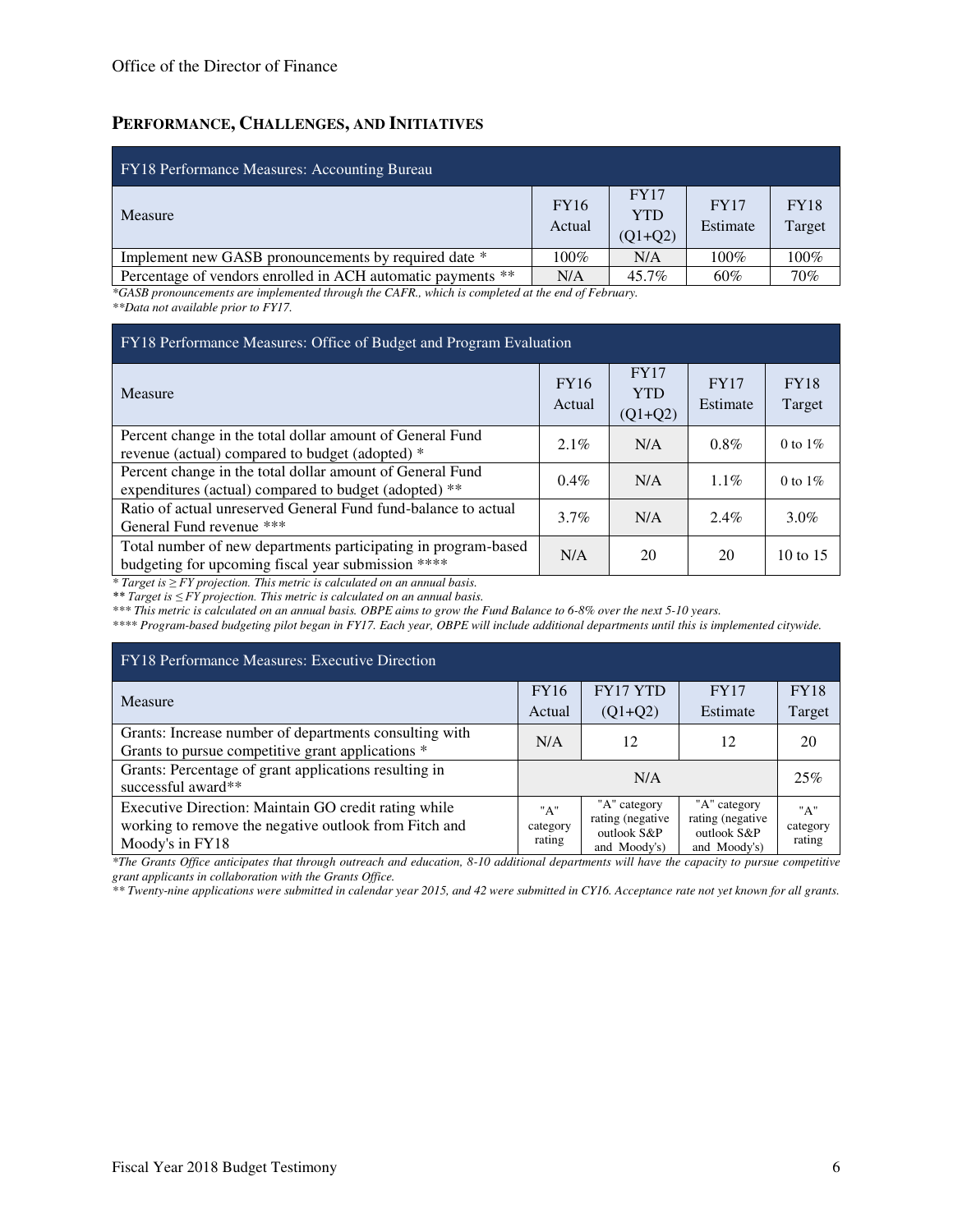| FY18 Performance Measures: Office of Property Data                                                      |                       |                                        |                                                       |                                          |
|---------------------------------------------------------------------------------------------------------|-----------------------|----------------------------------------|-------------------------------------------------------|------------------------------------------|
| Measure                                                                                                 | <b>FY16</b><br>Actual | <b>FY17</b><br><b>YTD</b><br>$(Q1+Q2)$ | <b>FY17</b><br>Estimate                               | <b>FY18</b><br>Target                    |
| Number of data addressing project improvement<br>recommendations completed as scheduled                 |                       | N/A                                    | 2 complete<br>$3^{\text{rd}}$ at $25\%$<br>completion | 2 complete<br>$3rd$ at 25%<br>completion |
| CAMA project will kick-off with vendor on-site and full<br>project development underway in October 2017 |                       | N/A                                    |                                                       | October 2017<br>kick-off                 |

*In FY17, OPD will complete two recommendations and begin implementing a third: 1) develop and adopt a consistent citywide address database format, 2) re-design and implement processes for Unified Land Records System (ULRS) to support new address data and parcel identifier standards, and 3) develop a process for documenting deed discrepancies and sharing this information with other city agencies (25% complete).* 

*In FY18, OPD will complete the process for documenting deed discrepancies (#3 above), 4) develop and implement citywide address assignment policies, and begin 5) the process of identifying the City Addressing Authority (25% complete).* 

| FY18 Performance Measures: Office of Risk Management |                       |                                        |                         |                       |  |  |  |  |  |  |
|------------------------------------------------------|-----------------------|----------------------------------------|-------------------------|-----------------------|--|--|--|--|--|--|
| Measure                                              | <b>FY16</b><br>Actual | <b>FY17</b><br><b>YTD</b><br>$(Q1+Q2)$ | <b>FY17</b><br>Estimate | <b>FY18</b><br>Target |  |  |  |  |  |  |
| Average number of police and firefighters on no duty | 274                   | 343                                    | 353                     | 275                   |  |  |  |  |  |  |
| Number of employee injuries                          | 2.883                 | 1.513                                  | 2,865                   | 2,858                 |  |  |  |  |  |  |
| Settlement cost for closed claims                    | \$2.5 <sub>M</sub>    | \$1.76 M                               | \$3.17 M                | \$3.0 M               |  |  |  |  |  |  |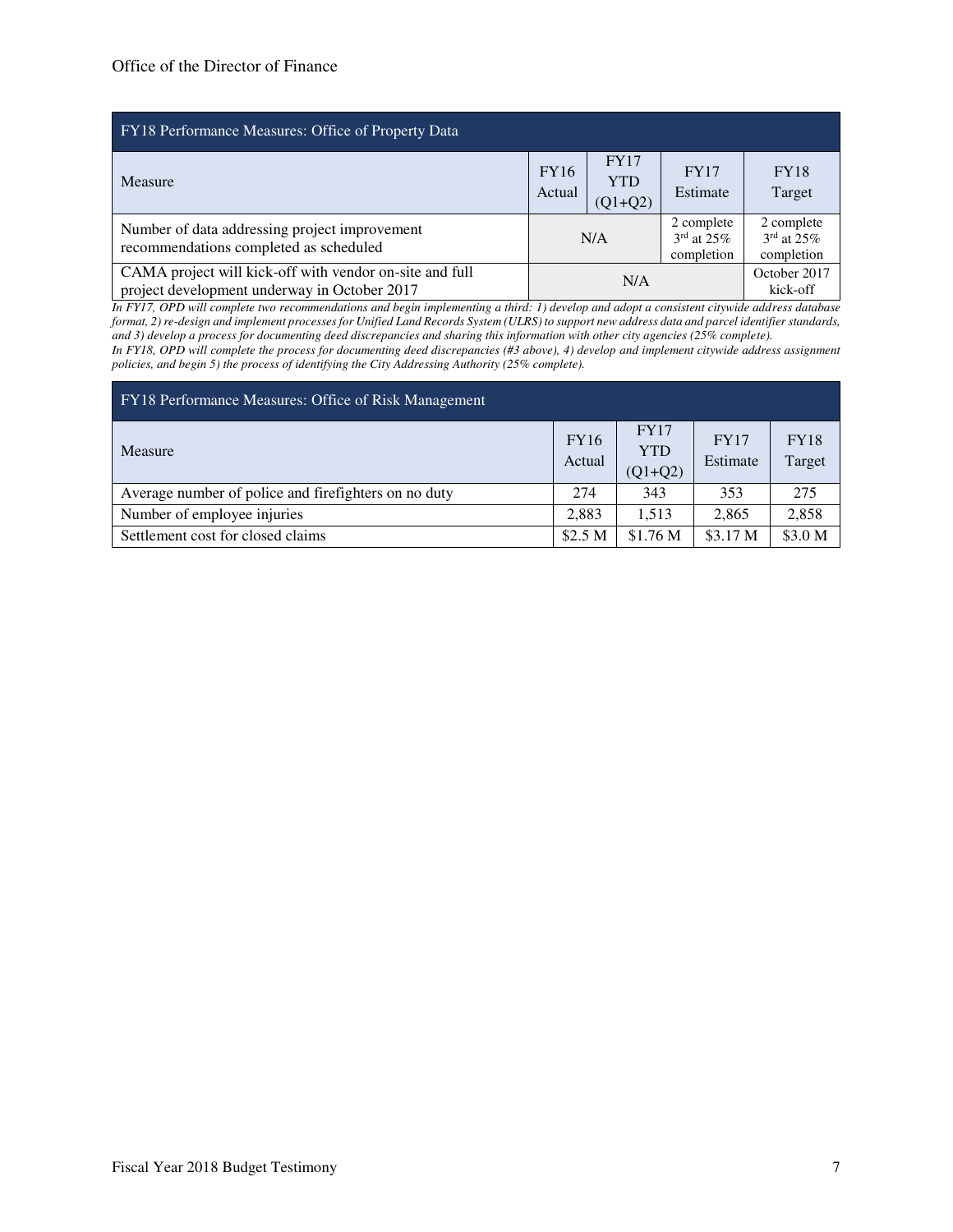### **CONTRACTING EXPERIENCE**

|                             | M/W/DSBE Participation on Large Professional Services Contracts<br>Top Five Largest Contracts, FY17 |                                 |                          |                               |                                      |                                                 |                                          |                                         |                                                   |                                                                                                                     |                                                            |
|-----------------------------|-----------------------------------------------------------------------------------------------------|---------------------------------|--------------------------|-------------------------------|--------------------------------------|-------------------------------------------------|------------------------------------------|-----------------------------------------|---------------------------------------------------|---------------------------------------------------------------------------------------------------------------------|------------------------------------------------------------|
|                             |                                                                                                     |                                 |                          |                               |                                      |                                                 |                                          |                                         |                                                   |                                                                                                                     |                                                            |
| Vendor Name                 | Service<br>Provided                                                                                 | Dollar<br>Amount of<br>Contract | <b>RFP</b> Issue<br>Date | Contract<br><b>Start Date</b> | Ranges in<br><b>RFP</b>              | $%$ of<br>M/W/DSBE<br>Participation<br>Achieved | \$ Value of<br>M/W/DSBE<br>Participation | Total %<br>Participation<br>- All DSBEs | Total \$<br>Value<br>Participation<br>- All DSBEs | Local<br><b>Business</b><br>(principal<br>place of<br>business<br>located<br>within City<br>limits)<br>[yes $/no$ ] | Waiver for<br>Living<br>Wage<br>Compliance<br>[yes $/no$ ] |
|                             | Medical health<br>care, claims and                                                                  |                                 |                          |                               | $\overline{\text{MBE}}$ : 15-<br>17% |                                                 |                                          |                                         |                                                   |                                                                                                                     |                                                            |
|                             | litigation mgt.                                                                                     |                                 |                          |                               | <b>WBE: 10-</b>                      | 23%                                             | \$1,424,000                              |                                         |                                                   |                                                                                                                     |                                                            |
|                             | services to<br>employees who                                                                        |                                 |                          |                               | 12%                                  |                                                 | \$0                                      |                                         |                                                   |                                                                                                                     |                                                            |
| Comp                        | sustain service-                                                                                    |                                 |                          |                               | DSBE: best                           |                                                 |                                          |                                         |                                                   |                                                                                                                     |                                                            |
| Services, Inc.              | connected injuries                                                                                  | \$6,282,000                     | 1/27/2014                | 7/1/2014                      | efforts                              |                                                 | \$0                                      | 23%                                     | \$1,424,000                                       | yes                                                                                                                 | no                                                         |
| Conduent                    |                                                                                                     |                                 |                          |                               | <b>MBE: 20-</b>                      | 20%                                             |                                          |                                         |                                                   |                                                                                                                     |                                                            |
| State & Local<br>Solutions* |                                                                                                     |                                 |                          |                               | 25%<br><b>WBE: 20-</b>               |                                                 | \$282,500                                |                                         |                                                   |                                                                                                                     |                                                            |
| (formerly)                  | Administer &                                                                                        |                                 |                          |                               | 25%                                  |                                                 | \$0                                      |                                         |                                                   |                                                                                                                     |                                                            |
| <b>XEROX State</b>          | collect code                                                                                        |                                 |                          |                               |                                      |                                                 |                                          |                                         |                                                   |                                                                                                                     |                                                            |
| & Local                     | violations & alarm                                                                                  |                                 |                          |                               | DSBE: best                           |                                                 |                                          |                                         |                                                   |                                                                                                                     |                                                            |
| Solutions)                  | fees                                                                                                | \$1,412,500                     | 12/15/2012               | 1/1/2014                      | efforts                              |                                                 | \$0                                      | 20%                                     | \$282,500                                         | yes                                                                                                                 | no                                                         |
|                             |                                                                                                     |                                 |                          |                               | MBE: 25-<br>30%                      | $100\%$                                         | \$850,000                                |                                         |                                                   |                                                                                                                     |                                                            |
|                             |                                                                                                     |                                 |                          |                               | <b>WBE: 25-</b>                      |                                                 |                                          |                                         |                                                   |                                                                                                                     |                                                            |
|                             | Insurance & Risk                                                                                    |                                 |                          |                               | 30%                                  |                                                 | \$0                                      |                                         |                                                   |                                                                                                                     |                                                            |
| Lawton                      | Management                                                                                          |                                 |                          |                               | <b>DSBE</b> : best                   |                                                 |                                          |                                         |                                                   |                                                                                                                     |                                                            |
| Associates                  | Services                                                                                            | \$850,000                       | 3/7/2014                 | 7/1/2014                      | efforts                              |                                                 | \$0                                      | 100%                                    | \$850,000                                         | yes                                                                                                                 | no                                                         |
|                             | Legal services                                                                                      |                                 |                          |                               | MBE: 15-                             |                                                 |                                          |                                         |                                                   |                                                                                                                     |                                                            |
|                             | related to City's                                                                                   |                                 |                          |                               | 20%<br>WBE: 15-                      | 25%                                             | \$1,000,000                              |                                         |                                                   |                                                                                                                     |                                                            |
| Various                     | Employee                                                                                            |                                 |                          |                               | 20%                                  | 13%                                             | \$500,000                                |                                         |                                                   |                                                                                                                     |                                                            |
| (TBD for FY                 | Disability/Worker'<br>s Compensation                                                                |                                 |                          |                               | <b>DSBE</b> : best                   |                                                 |                                          |                                         |                                                   |                                                                                                                     |                                                            |
| 2018)                       | Program                                                                                             | \$4,000,000                     | 3/20/2013                | 7/6/2013                      | efforts                              |                                                 | \$0                                      | 38%                                     | \$1,500,000                                       | yes                                                                                                                 | no                                                         |

\*FY18 contract under CAO.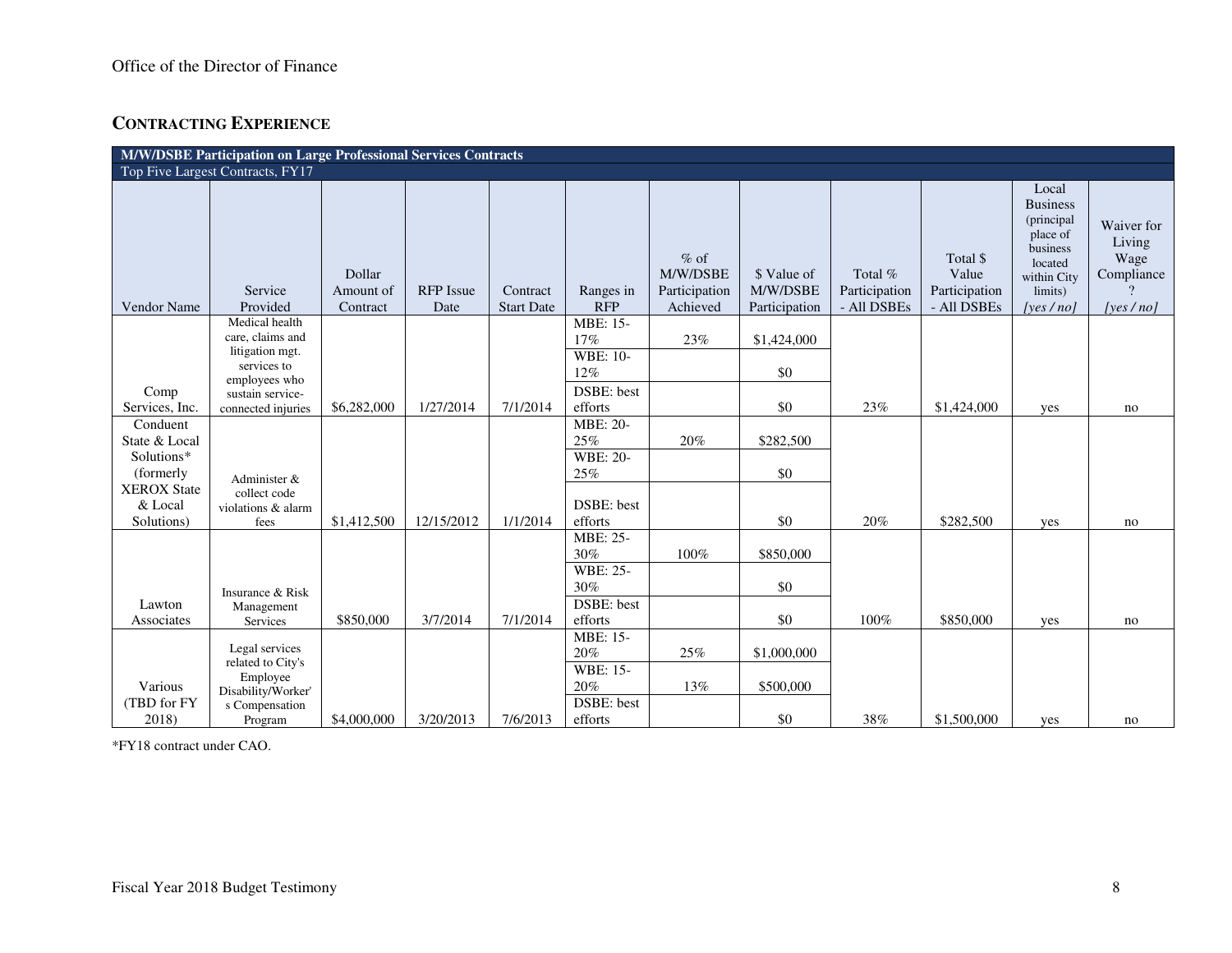# **EMPLOYEE DATA**

| <b>Staff Demographics (as of December 2016)</b> |                        |                  |                        |                          |                          |  |  |  |  |  |  |
|-------------------------------------------------|------------------------|------------------|------------------------|--------------------------|--------------------------|--|--|--|--|--|--|
|                                                 | <b>Full-Time Staff</b> |                  | <b>Executive Staff</b> |                          |                          |  |  |  |  |  |  |
|                                                 | Male                   | Female           |                        | Male                     | Female                   |  |  |  |  |  |  |
|                                                 | African-American       | African-American |                        | African-American         | African-American         |  |  |  |  |  |  |
| Total                                           | 14                     | 39               | Total                  |                          | $\boldsymbol{0}$         |  |  |  |  |  |  |
| % of Total                                      | 13%                    | 35%              | % of Total             | 11%                      | $0\%$                    |  |  |  |  |  |  |
| Average Salary                                  | \$68,912               | \$52,037         | Average Salary         | \$142,052                | $\overline{\phantom{a}}$ |  |  |  |  |  |  |
| Median Salary                                   | \$64,595               | \$44,220         | Median Salary          | \$142,052                | $\overline{\phantom{a}}$ |  |  |  |  |  |  |
|                                                 | White<br>White         |                  |                        | White                    |                          |  |  |  |  |  |  |
| Total                                           | 15                     | 26               | Total                  | $\overline{2}$           | 6                        |  |  |  |  |  |  |
| % of Total                                      | 14%                    | 24%              | % of Total             | 11%                      | 67%                      |  |  |  |  |  |  |
| Average Salary                                  | \$94,125               | \$74,314         | Average Salary         | \$153,371                | \$126,050                |  |  |  |  |  |  |
| Median Salary                                   | \$85,000               | \$64,585         | <b>Median Salary</b>   | \$153,371                |                          |  |  |  |  |  |  |
|                                                 | Hispanic               | Hispanic         |                        | Hispanic                 | Hispanic                 |  |  |  |  |  |  |
| Total                                           | $\mathbf{1}$           | $\mathfrak{Z}$   | Total                  | $\mathbf{0}$             | $\boldsymbol{0}$         |  |  |  |  |  |  |
| % of Total                                      | $1\%$                  | 3%               | % of Total             | $0\%$                    | $0\%$                    |  |  |  |  |  |  |
| Average Salary                                  | \$81,282               | \$45,979         | Average Salary         |                          | $\overline{a}$           |  |  |  |  |  |  |
| Median Salary                                   | \$81,282               | \$34,414         | Median Salary          |                          | $\overline{a}$           |  |  |  |  |  |  |
| Asian                                           |                        | Asian            |                        | Asian                    | Asian                    |  |  |  |  |  |  |
| Total                                           | 5                      | $\overline{4}$   | Total                  | $\overline{0}$           | $\mathbf{1}$             |  |  |  |  |  |  |
| % of Total                                      | $5\%$                  | 4%               | % of Total             | $0\%$                    | 11%                      |  |  |  |  |  |  |
| Average Salary                                  | \$52,423               | \$72,326         | Average Salary         | $\overline{\phantom{a}}$ | \$118,489                |  |  |  |  |  |  |
| Median Salary                                   | \$40,231               | \$69,926         | Median Salary          | $\blacksquare$           | \$118,489                |  |  |  |  |  |  |
|                                                 | Other                  | Other            |                        | Other                    |                          |  |  |  |  |  |  |
| Total                                           | $\overline{c}$         | 1                | Total                  | $\boldsymbol{0}$         | $\boldsymbol{0}$         |  |  |  |  |  |  |
| % of Total                                      | 2%                     | $1\%$            | % of Total<br>$0\%$    |                          | $0\%$                    |  |  |  |  |  |  |
| Average Salary                                  | \$56,362               | \$50,616         | Average Salary         |                          | $\overline{\phantom{a}}$ |  |  |  |  |  |  |
| Median Salary                                   | \$56,362               | \$50,616         | Median Salary          |                          |                          |  |  |  |  |  |  |
|                                                 | <b>Bilingual</b>       | <b>Bilingual</b> |                        | Bilingual                | Bilingual                |  |  |  |  |  |  |
| Total                                           | 7                      | 7                | Total                  | $\boldsymbol{0}$         | $\mathbf{1}$             |  |  |  |  |  |  |
| % of Total                                      | $6\%$                  | 6%               | % of Total             | $0\%$                    | $11\%$                   |  |  |  |  |  |  |
| Average Salary                                  | \$52,648               | \$63,897         | Average Salary         | $\overline{a}$           | \$118,489                |  |  |  |  |  |  |
| <b>Median Salary</b>                            | \$40,231               | \$50,701         | <b>Median Salary</b>   |                          | \$118,489                |  |  |  |  |  |  |
|                                                 | Male                   | Female           | Male                   |                          | Female                   |  |  |  |  |  |  |
| Total                                           | 37                     | 73               | Total                  | 3                        | 7                        |  |  |  |  |  |  |
| % of Total                                      | 34%                    | 66%              | % of Total             | 22%                      | 78%                      |  |  |  |  |  |  |
| Average Salary                                  | \$76,561               | \$60,807         | Average Salary         | \$150,931                | \$124,970                |  |  |  |  |  |  |
| <b>Median Salary</b>                            | \$76,608               | \$50,701         | <b>Median Salary</b>   | \$145,000                | \$118,489                |  |  |  |  |  |  |